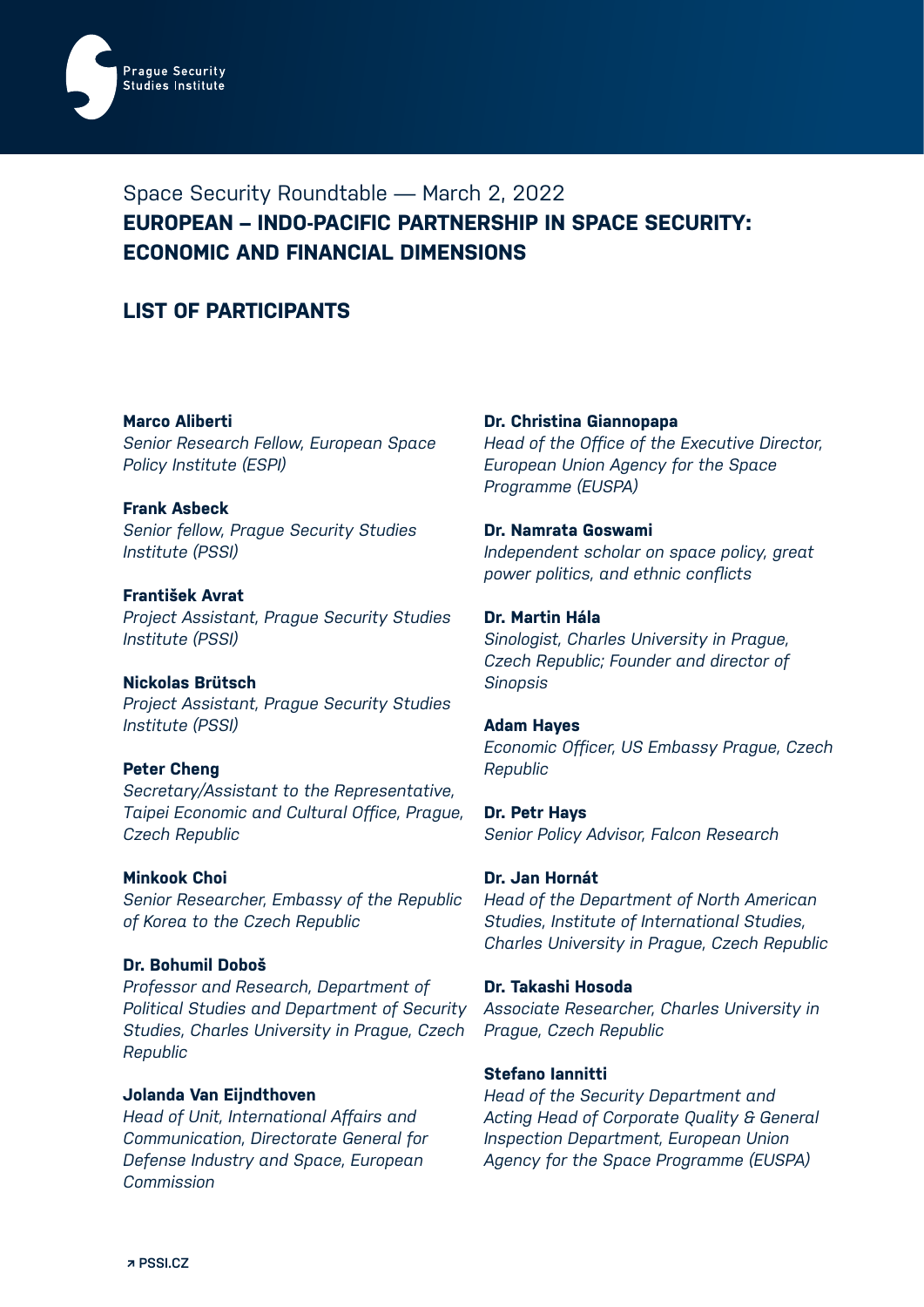

#### **Dr. Klára Jurčová**

*Head of South and South-East Asia Unit, Ministry of Foreign Affairs of the Czech Republic*

### **Dr. Yuka Kobayashi**

*Lecturer/Assistant Professor in China and International Politics at SOAS, University of London*

#### **Václav Kobera**

*Director of the Department of Intelligent Transport Systems, Space Activities and Research, Development and Innovation, Ministry of Transportation of the Czech Republic*

# **Yuka Koshino**

*Research Fellow for Security and Technology, International Institute for Strategic Studies*

#### **H.E. Hemant Kotalwar**

*Indian Ambassador to the Czech Republic*

# **Giancarlo La Rocca**

*Junior Researcher in Defence and Security programmes, Istituto Affari Internazionali (IAI) International Relations; Research fellow,* 

#### **Patrik Martínek**

*Project Coordinator, Prague Security Studies Institute (PSSI)*

#### **Dr. Scott Pace**

*Director of the Space Policy Institute and Professor of the Practice of International Affairs, George Washington University's Elliott School of International Affairs*

# **Dr. Margaret Polkowska** *Professor, University of War Studies, Poland*

**Jakub Pražák** *Research Fellow, Prague Security Studies Institute (PSSI)*

**Kateřina Procházková** *Journalist and Analyst, Sinopsis*

#### **Dr. Rajeswari Rajagopalan**

*Director of the Center for Security, Strategy and Technology (CSST); Head, Observer Research Foundation*

#### **Dr. Jana Robinson**

*Managing Director, Prague Security Studies Institute (PSSI)*

#### **Philippe Rosius**

*Head of Security Operations and Monitoring, European Union Agency for the Space Programme (EUSPA)*

#### **Victoria Samson**

*Washington Office Director, Secure World Foundation*

#### **Dr. Fumiko Sasaki**

*Faculty member of graduate schools of Columbia University and Johns Hopkins University*

# **Dr. Nikola Schmidt**

*Head of the Centre for Governance of Emerging Technologies, Prague Institute of Institute of Political Studies, Charles University in Prague, Czech Republic*

#### **Dr. Kai-Uwe Schrogl**

*President of the International Institute of Space Law (IISL)*

#### **Dr. Jana Sehnálková**

*Professor, Department of North American Studies, Charles University in Prague, Czech Republic*

# **Ikuo Shoji**

*Counselor, Japanese Embassy in Prague, Czech Republic*

#### **Kristína Sikoraiová**

*Project Coordinator, Prague Security Studies Institute (PSSI)*